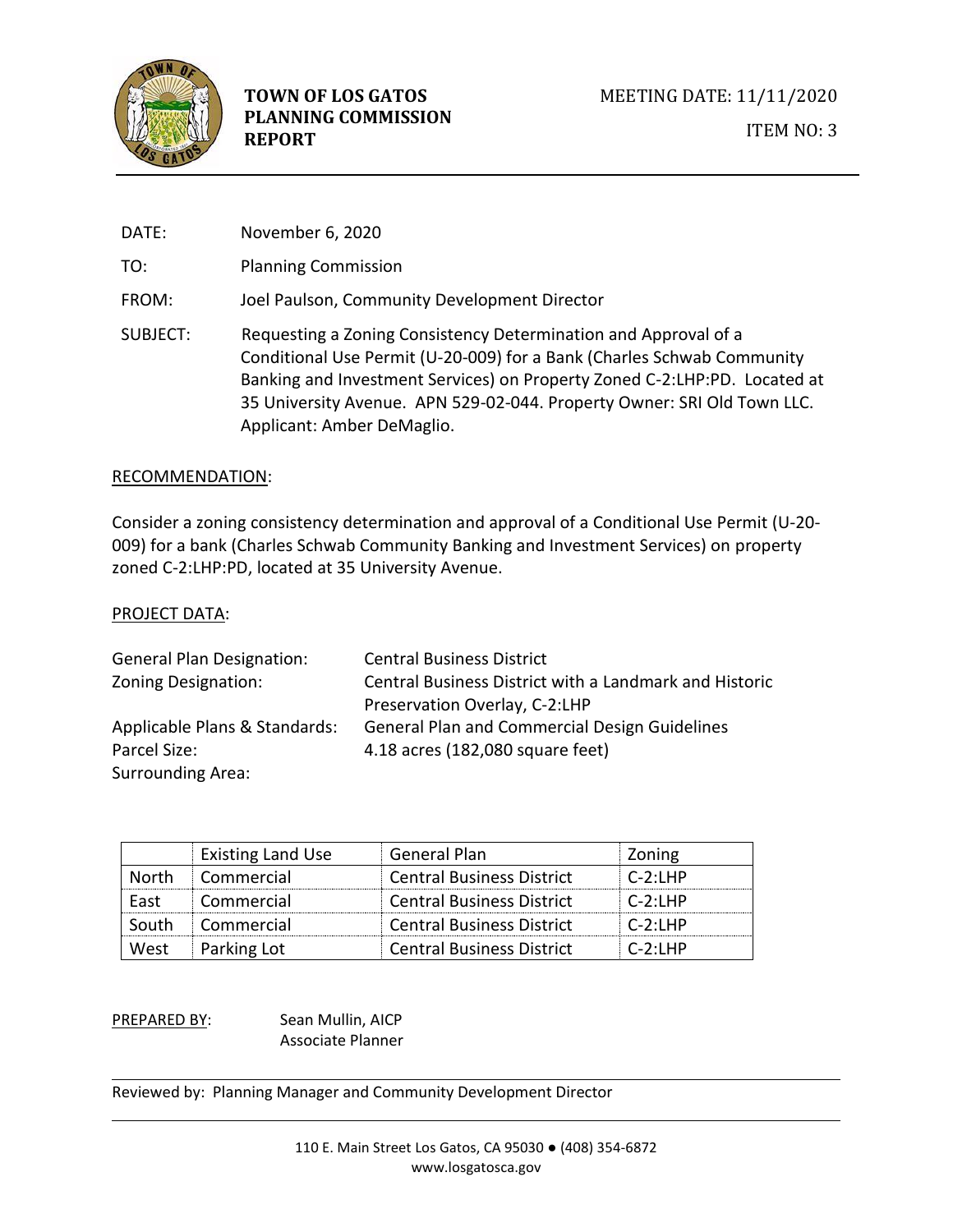# PAGE **2** OF **6** SUBJECT: 35 University Avenue/U-20-009 DATE: November 6, 2020

# CEQA:

The project is Categorically Exempt pursuant to the adopted Guidelines for the Implementation of the California Environmental Quality Act, Section 15301: Existing Facilities. No significant effect on the environment will occur since the project uses an existing structure with no increase in floor area.

# FINDINGS:

- The project is Categorically Exempt pursuant to the adopted Guidelines for the Implementation of California Environmental Quality Act, Section 15301: Existing Facilities. No significant effect on the environment will occur since the project uses an existing structure with no increase in floor area.
- As required by Section 29.20.190 of the Town Code for granting approval of a Conditional Use Permit application.

# ACTION:

The decision of the Planning Commission is final unless appealed within ten days.

# BACKGROUND:

Citing the evolving nature of the traditional banking industry, the applicant requests a zoning consistency determination from the Planning Commission for a bank (Charles Schwab Community Banking and Investment Services) and seeks approval of a CUP for the use.

# PROJECT DESCRIPTION:

# A. Location and Surrounding Neighborhood

The subject property is located on the west side of University Avenue (Exhibit 1) and is developed with the Old Town Shopping Center commercial buildings. The subject vacant 5,337-square foot tenant space is located on the ground floor of the northern building adjacent to the corner of University Avenue and Elm Street. The property abuts commercial properties to the north, south, and east, and a parking lot to the west.

# B. Project Summary

The applicant requests a zoning consistency determination from the Planning Commission for a bank (Charles Schwab Community Banking and Investment Services) and seeks approval of a CUP for the use.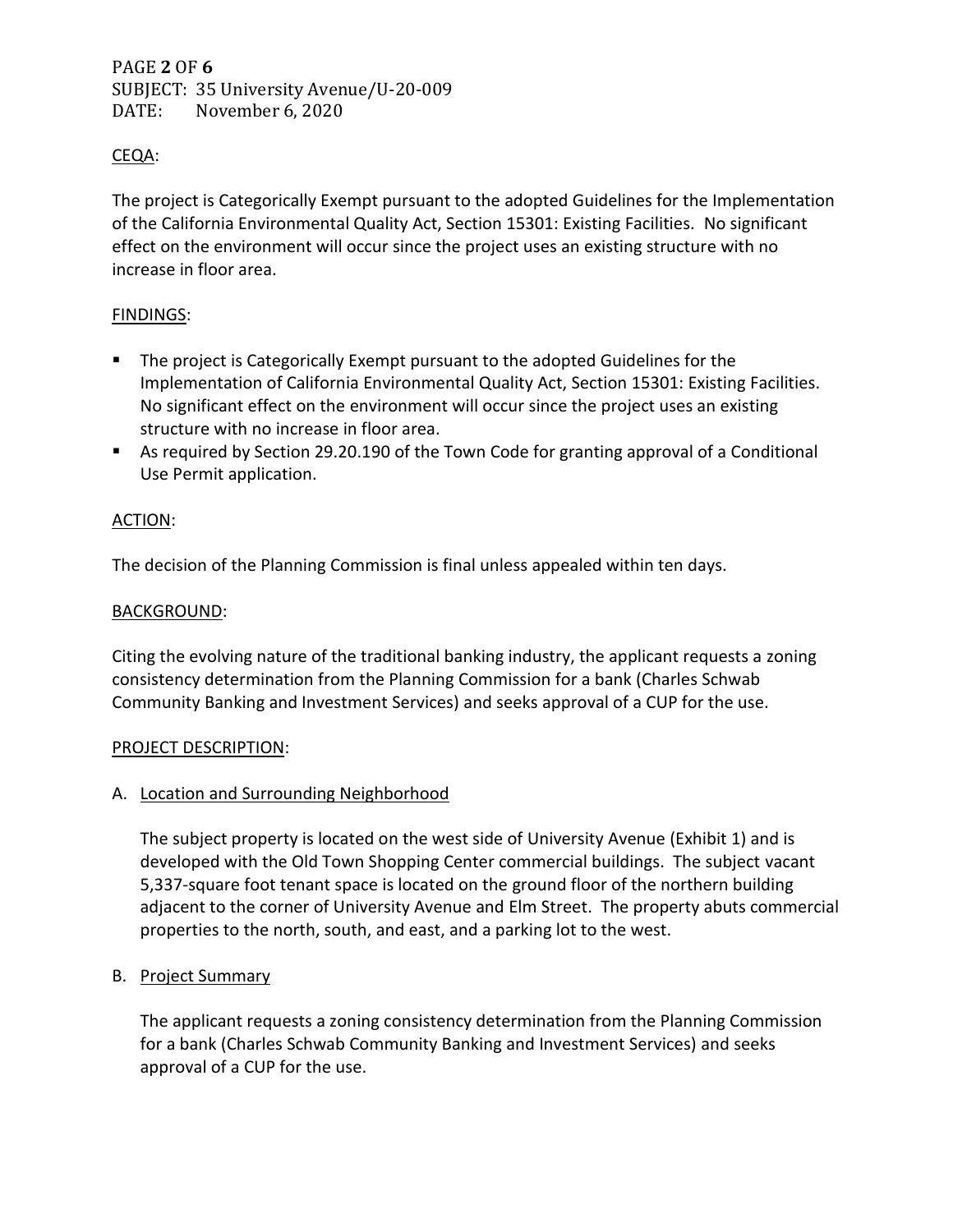PAGE **3** OF **6** SUBJECT: 35 University Avenue/U-20-009 DATE: November 6, 2020

### PROJECT DESCRIPTION (continued):

When reviewing a CUP, the deciding body should consider the information in the applicant's submitted materials (Exhibits 4 through 7); however, the key consideration should be the proposed use since the CUP runs with the land and the operational details can change from owner to owner.

# C. Zoning Compliance

The intent of the C-2 or Central Business District zone is to encourage the continuance of a viable and predominantly pedestrian-oriented business district for the Town. The C-2 zone allows for a wide variety of retail, service, entertainment, and administrative activities, which are necessary to serve a large trading area. An office use is allowed in the C-2 zone, but may not be located on the ground floor. A bank use is allowed in the C-2 zone with the approval of a CUP and may be located on the ground floor.

If the Planning Commission determines that the proposed use is a bank, the use would be allowed on the ground floor of the C-2 zone with approval of the CUP.

### DISCUSSION:

# A. Zoning Consistency Determination

The applicant requests a zoning consistency determination from the Planning Commission for a bank (Charles Schwab Community Banking and Investment Services). Traditionally, businesses that provide investment services have been considered office uses and may not be located on the ground floor in the C-2 zone. The applicant has provided a Project Description (Exhibit 4), Letter of Justification (Exhibit 5), and a letter speaking to zoning consistency (Exhibit 6), all of which describe the proposed use as a bank and cite the evolving nature of traditional banking. The applicant requests that the Planning Commission determine that the proposed use is a bank and seeks approval of the CUP for the use to be located on the ground floor in the C-2 zone.

# B. Conditional Use Permit Application

As discussed above, if the Planning Commission determines that the proposed use is a bank, the applicant seeks approval of the CUP for the use. The applicant requests hours of operation of 8:00 a.m. to 6:00 p.m., Monday through Friday; 8:00 a.m. to 4:00 p.m., Saturday; and closed, Sunday. The applicant has provided a Project Description (Exhibit 4), Letter of Justification (Exhibit 5), and a letter speaking to zoning consistency (Exhibit 6), all of which describe the operational details of the proposed use.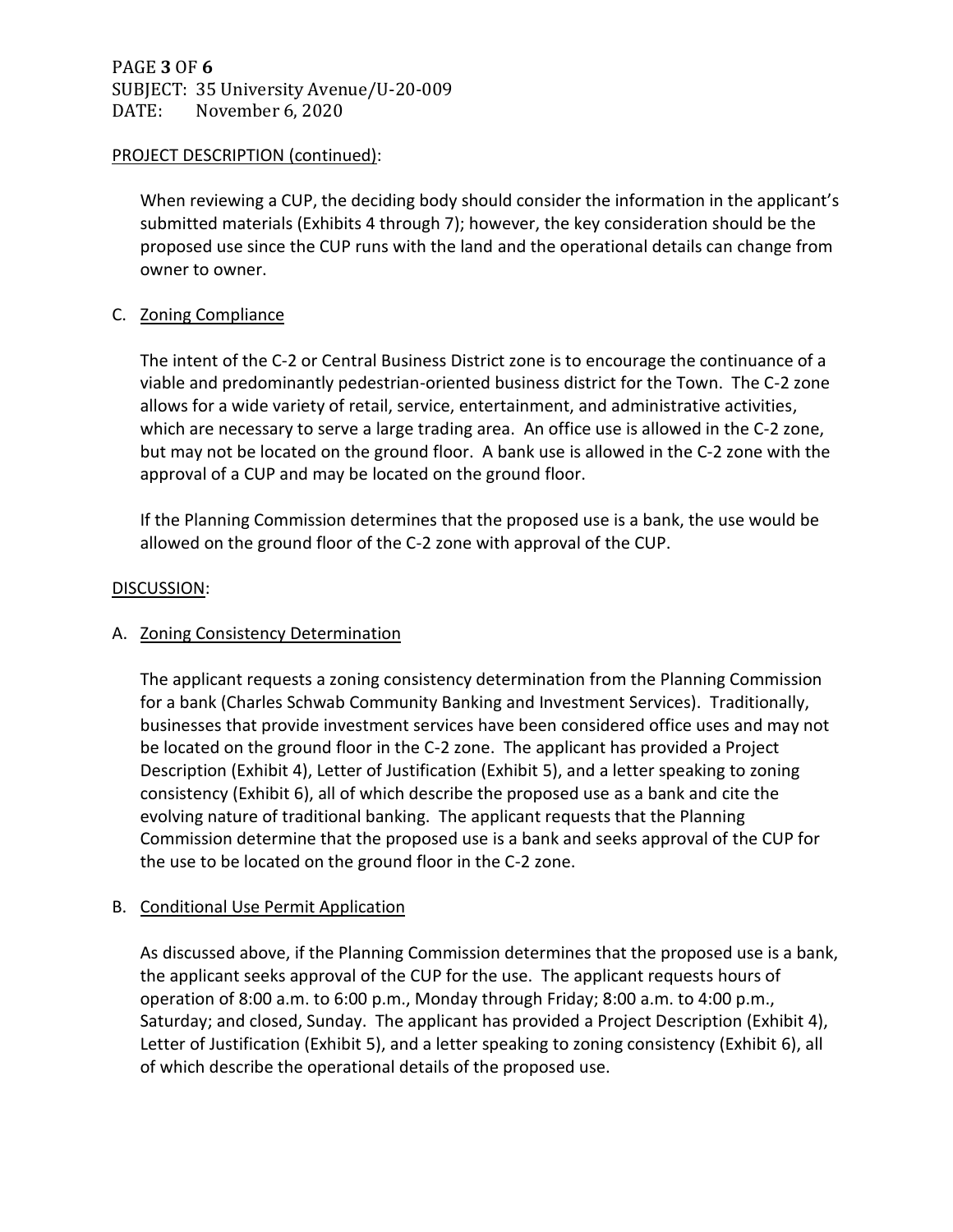# PAGE **4** OF **6** SUBJECT: 35 University Avenue/U-20-009 DATE: November 6, 2020

### DISCUSSION (continued):

### C. Traffic and Parking

The site was previously a retail use with a parking requirement of one space for every 300 square feet of floor area, or 18 spaces. A bank requires one space for every 250 square feet of floor area, or 22 spaces. The site is part of the Old Town Shopping Center, which provides parking through 215 spaces onsite and 464 spaces in the Parking Assessment District (PAD). Based on an analysis of the existing uses in the Old Town Shopping Center, the additional four spaces required for the proposed use would be accommodated through the surplus spaces located onsite and in the PAD.

# D. Conditional Use Permit Findings

If the determination is made that the proposed use is a bank, the Planning Commission must make the following findings in order to grant approval of a CUP:

- 1. The proposed use of the property is essential or desirable to the public convenience or welfare; and
- 2. The proposed use would not impair the integrity and character of the zone; and
- 3. The proposed use would not be detrimental to public health, safety, or general welfare; and
- 4. The proposed use of the property is in harmony with the various elements or objectives of the General Plan and the purposes of the Town Code.

With regards to the first finding, the use will relocate an existing banking and financial service business to a new location in the Central Business District. With regards to the second finding, the use will not impair the integrity of the zone because limitations will be placed in the conditions of approval to preserve the character of the Central Business District zone. With regards to the third finding, the use will not be detrimental to public health, safety, or general welfare because the conditions of approval will address any potential impacts. With regards to the final finding, the proposed use meets the objectives of the General Plan and Town Code as discussed within this report.

E. General Plan

A bank use is consistent with the Central Business District General Plan land use designation for the property with the approval of a CUP. A bank would support the mixture of community-oriented commercial goods, services, and lodging unique to the Central Business District and would maintain the small-town character of the downtown area.

The goals and policies of the 2020 General Plan applicable to this project include, but are not limited to: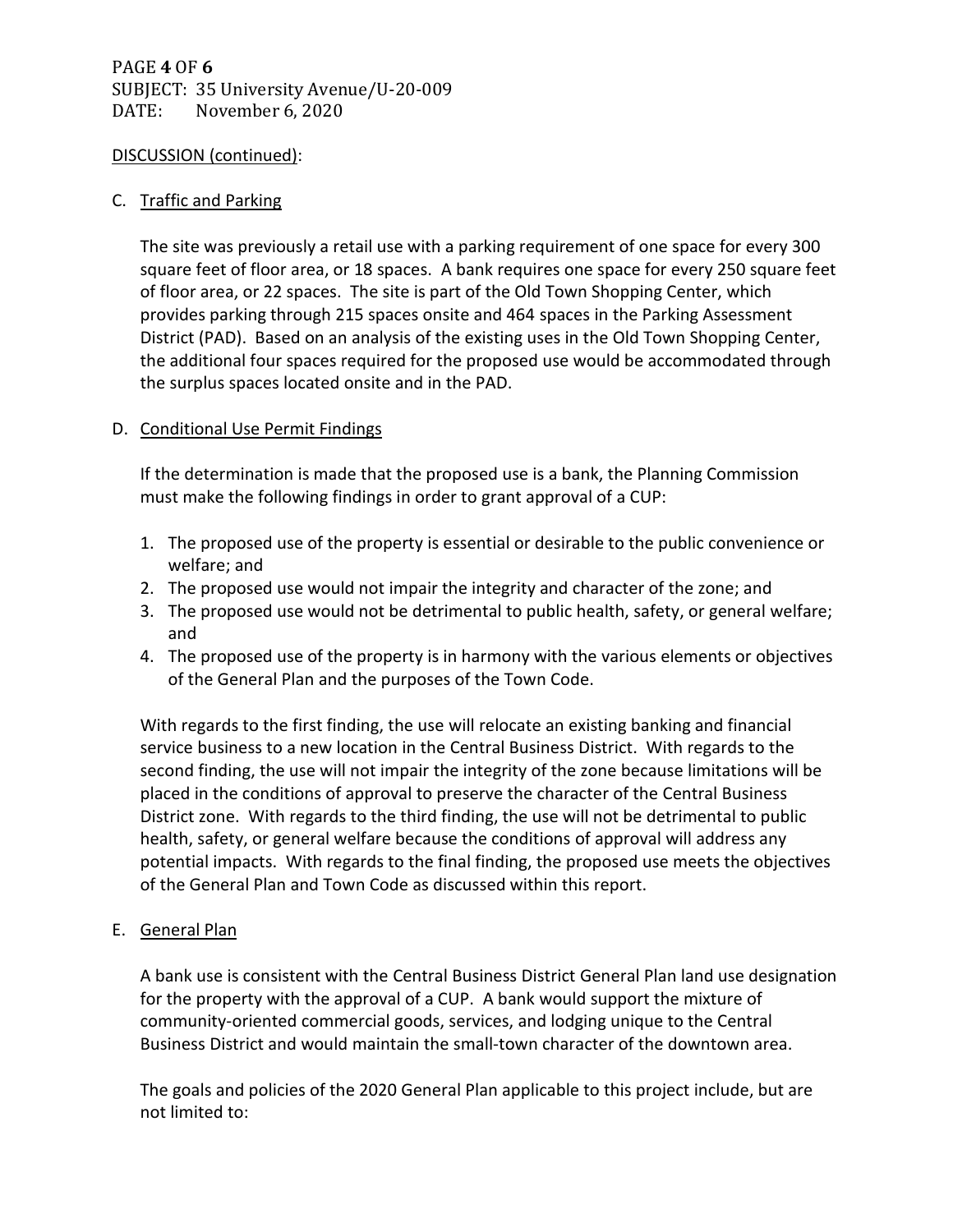# PAGE **5** OF **6** SUBJECT: 35 University Avenue/U-20-009 DATE: November 6, 2020

### DISCUSSION (continued):

- Policy LU-1.8 Commercial development of any type (office, retail, research and development, etc.) shall be designed in keeping with the small-town character of Los Gatos.
- Policy LU-2.1 Minimize vehicle miles traveled for goods and services by allowing and encouraging stores that provide these goods within walking distance of neighborhoods in Los Gatos.
- Policy LU-9.2 Maintain a variety of commercial uses, including a strong Downtown commercial area combined with Los Gatos Boulevard and strong neighborhood commercial centers to meet the shopping needs of residents and to preserve the smalltown atmosphere.

# F. CEQA Determination

The project is Categorically Exempt pursuant to the adopted Guidelines for the Implementation of the California Environmental Quality Act, Section 15301: Existing Facilities. No significant effect on the environment will occur since the project uses an existing structure with no increase in floor area.

### PUBLIC COMMENTS:

Written notice was sent to property owners and tenants within 300 feet of the subject property. Public comments received before 11:00 a.m., Friday, November 6, 2020, are included as Exhibit 8.

#### CONCLUSION:

# A. Summary

The applicant requests a zoning consistency determination from the Planning Commission for a bank (Charles Schwab Community Banking and Investment Services) and seeks approval of the CUP for the use to be located on the ground floor in the C-2 zone.

No additional square footage is proposed; therefore, there will be no increase in traffic impacts. The increased parking requirement will be accommodated with surplus spaces available onsite and in the PAD. A bank use would be in conformance with the Town Code and consistent with the General Plan.

# B. Recommendation

Staff recommends that the Planning Commission review the application materials and determine whether the proposed use is a bank. If the Commissions determines that the use